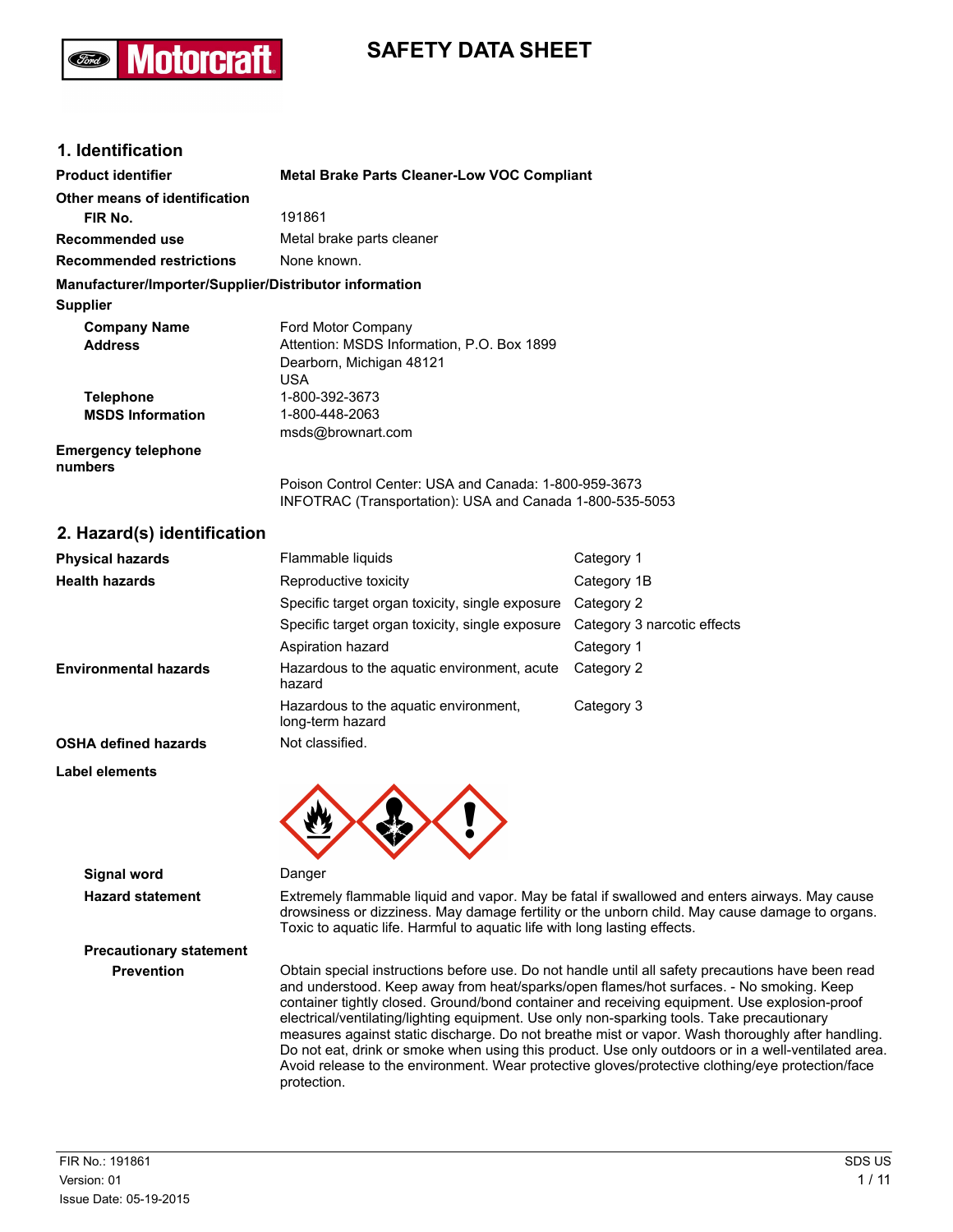| <b>Response</b>                              | If swallowed: Immediately call a poison center/doctor. Do NOT induce vomiting. If on skin (or hair):<br>Take off immediately all contaminated clothing. Rinse skin with water/shower. If inhaled: Remove<br>person to fresh air and keep comfortable for breathing. If exposed or concerned: Call a poison<br>center/doctor. In case of fire: Use appropriate media to extinguish. |
|----------------------------------------------|------------------------------------------------------------------------------------------------------------------------------------------------------------------------------------------------------------------------------------------------------------------------------------------------------------------------------------------------------------------------------------|
| <b>Storage</b>                               | Store in a well-ventilated place. Keep container tightly closed. Store locked up. Keep cool.                                                                                                                                                                                                                                                                                       |
| <b>Disposal</b>                              | Dispose of contents/container in accordance with local/regional/national/international regulations.                                                                                                                                                                                                                                                                                |
| Hazard(s) not otherwise<br>classified (HNOC) | Aspiration may cause pulmonary edema and pneumonitis. Irritating to eyes, respiratory system<br>and skin. May be harmful if absorbed through skin. May be fatal or cause blindness if swallowed.<br>Cannot be made nonpoisonous.                                                                                                                                                   |
| Sunnlamantal information                     | $N_{\rm ann}$                                                                                                                                                                                                                                                                                                                                                                      |

**Supplemental information** None.

### **3. Composition/information on ingredients**

**Mixtures**

| <b>Chemical name</b> | Common name and synonyms | <b>CAS number</b> | %            |
|----------------------|--------------------------|-------------------|--------------|
| <b>ACETONE</b>       |                          | 67-64-1           | 85-95        |
| METHANOL             |                          | 67-56-1           | $5 - 510$    |
| XYI FNF              |                          | 1330-20-7         | $1-5$        |
| ETHYLBENZENE         |                          | 100-41-4          | 1 - $\leq$ 3 |

Specific chemical identity and/or exact percentage (concentration) of composition has been withheld as a trade secret.

| 4. First-aid measures                                                        |                                                                                                                                                                                                                                                                                                                                                                                                                                                                                                                                                                                                                                                                                                                                                                                                                                                                                 |
|------------------------------------------------------------------------------|---------------------------------------------------------------------------------------------------------------------------------------------------------------------------------------------------------------------------------------------------------------------------------------------------------------------------------------------------------------------------------------------------------------------------------------------------------------------------------------------------------------------------------------------------------------------------------------------------------------------------------------------------------------------------------------------------------------------------------------------------------------------------------------------------------------------------------------------------------------------------------|
| <b>Inhalation</b>                                                            | Remove victim to fresh air and keep at rest in a position comfortable for breathing. Call a POISON<br>CENTER or doctor/physician if you feel unwell.                                                                                                                                                                                                                                                                                                                                                                                                                                                                                                                                                                                                                                                                                                                            |
| <b>Skin contact</b>                                                          | Take off immediately all contaminated clothing. Rinse skin with water/shower. Get medical<br>attention if irritation develops and persists.                                                                                                                                                                                                                                                                                                                                                                                                                                                                                                                                                                                                                                                                                                                                     |
| Eye contact                                                                  | Immediately flush eyes with plenty of water for at least 15 minutes. Remove contact lenses, if<br>present and easy to do. Get medical attention if irritation develops and persists.                                                                                                                                                                                                                                                                                                                                                                                                                                                                                                                                                                                                                                                                                            |
| Ingestion                                                                    | Call a physician or poison control center immediately. Rinse mouth. Do not induce vomiting. If<br>vomiting occurs, keep head low so that stomach content doesn't get into the lungs.                                                                                                                                                                                                                                                                                                                                                                                                                                                                                                                                                                                                                                                                                            |
| <b>Most important</b><br>symptoms/effects, acute and<br>delayed              | May cause drowsiness and dizziness. Headache. Nausea, vomiting. Aspiration may cause<br>pulmonary edema and pneumonitis. Direct contact with eyes may cause temporary irritation.                                                                                                                                                                                                                                                                                                                                                                                                                                                                                                                                                                                                                                                                                               |
| Indication of immediate<br>medical attention and special<br>treatment needed | Provide general supportive measures and treat symptomatically. Thermal burns: Flush with water<br>immediately. While flushing, remove clothes which do not adhere to affected area. Call an<br>ambulance. Continue flushing during transport to hospital. Keep victim under observation.<br>Symptoms may be delayed.                                                                                                                                                                                                                                                                                                                                                                                                                                                                                                                                                            |
| <b>General information</b>                                                   | Take off all contaminated clothing immediately. IF exposed or concerned: Get medical<br>advice/attention. If you feel unwell, seek medical advice (show the label where possible). Ensure<br>that medical personnel are aware of the material(s) involved, and take precautions to protect<br>themselves. Show this safety data sheet to the doctor in attendance. Wash contaminated clothing<br>before reuse.                                                                                                                                                                                                                                                                                                                                                                                                                                                                  |
| 5. Fire-fighting measures                                                    |                                                                                                                                                                                                                                                                                                                                                                                                                                                                                                                                                                                                                                                                                                                                                                                                                                                                                 |
| Suitable extinguishing media                                                 | Alcohol resistant foam. Water fog. Carbon dioxide (CO2). Dry chemical powder, carbon dioxide,<br>sand or earth may be used for small fires only.                                                                                                                                                                                                                                                                                                                                                                                                                                                                                                                                                                                                                                                                                                                                |
| Unsuitable extinguishing<br>media                                            | Do not use water jet as an extinguisher, as this will spread the fire.                                                                                                                                                                                                                                                                                                                                                                                                                                                                                                                                                                                                                                                                                                                                                                                                          |
| Specific hazards arising from<br>the chemical                                | Vapors may form explosive mixtures with air. Vapors may travel considerable distance to a source<br>of ignition and flash back. This product is a poor conductor of electricity and can become<br>electrostatically charged. If sufficient charge is accumulated, ignition of flammable mixtures can<br>occur. To reduce potential for static discharge, use proper bonding and grounding procedures.<br>This liquid may accumulate static electricity when filling properly grounded containers. Static<br>electricity accumulation may be significantly increased by the presence of small quantities of water<br>or other contaminants. Material will float and may ignite on surface of water. During fire, gases<br>hazardous to health may be formed. Upon decomposition, this product emits carbon monoxide,<br>carbon dioxide and/or low molecular weight hydrocarbons. |
| Special protective equipment<br>and precautions for firefighters             | Self-contained breathing apparatus and full protective clothing must be worn in case of fire.                                                                                                                                                                                                                                                                                                                                                                                                                                                                                                                                                                                                                                                                                                                                                                                   |
| <b>Fire fighting</b><br>equipment/instructions                               | In case of fire and/or explosion do not breathe fumes. Move containers from fire area if you can do<br>so without risk.                                                                                                                                                                                                                                                                                                                                                                                                                                                                                                                                                                                                                                                                                                                                                         |
| FIR No.: 191861                                                              | SDS US                                                                                                                                                                                                                                                                                                                                                                                                                                                                                                                                                                                                                                                                                                                                                                                                                                                                          |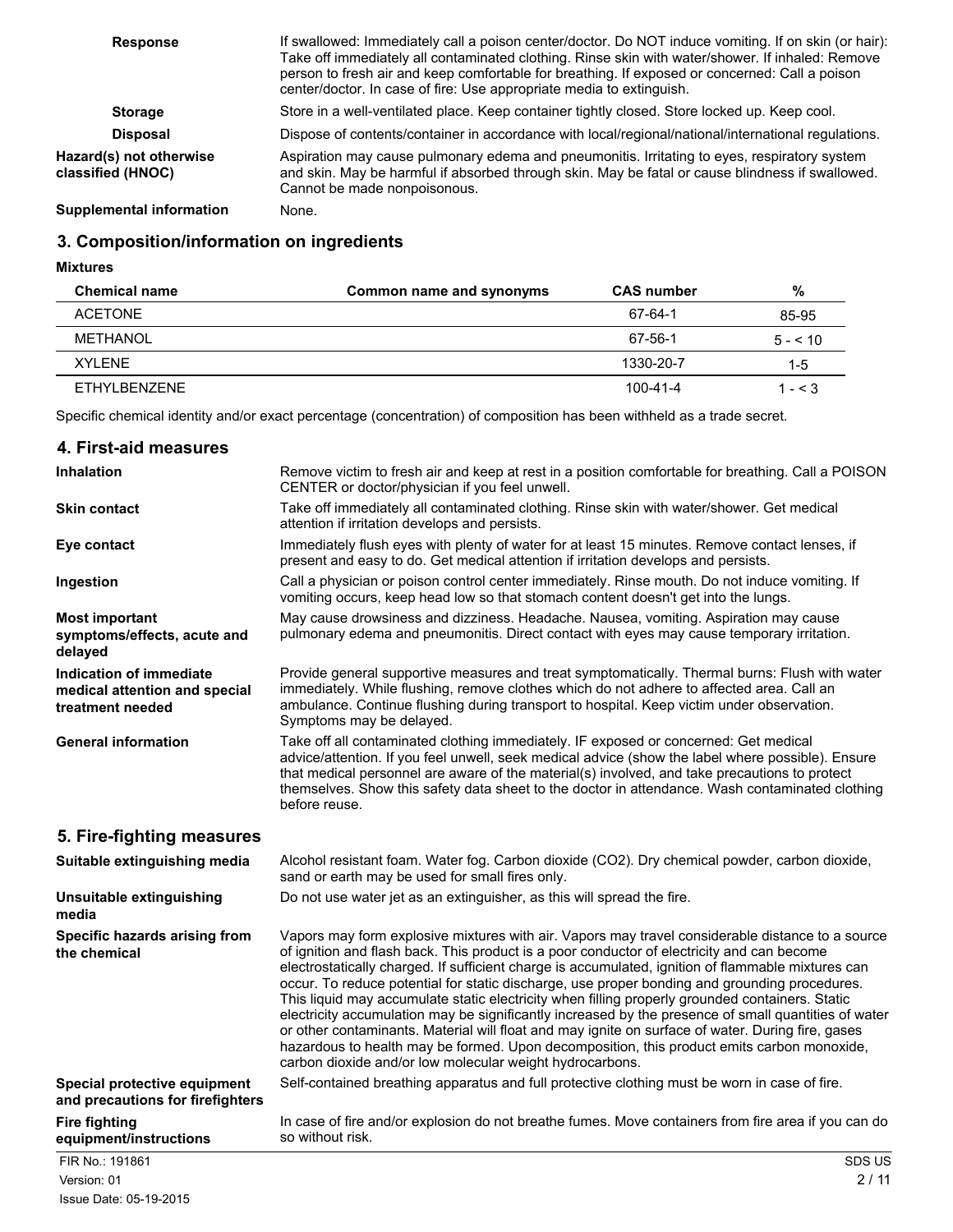| <b>Specific methods</b>     | Use standard firefighting procedures and consider the hazards of other involved materials. |
|-----------------------------|--------------------------------------------------------------------------------------------|
| <b>General fire hazards</b> | Extremely flammable liquid and vapor.                                                      |

### **6. Accidental release measures**

| <b>Personal precautions,</b><br>protective equipment and<br>emergency procedures | Keep unnecessary personnel away. Keep people away from and upwind of spill/leak. Eliminate all<br>ignition sources (no smoking, flares, sparks, or flames in immediate area). Wear appropriate<br>protective equipment and clothing during clean-up. Avoid contact with eyes, skin, and clothing. Do<br>not breathe mist or vapor. Do not touch damaged containers or spilled material unless wearing<br>appropriate protective clothing. Ventilate closed spaces before entering them. Use appropriate<br>containment to avoid environmental contamination. Transfer by mechanical means such as<br>vacuum truck to a salvage tank or other suitable container for recovery or safe disposal. Local<br>authorities should be advised if significant spillages cannot be contained. For personal protection,<br>see section 8 of the SDS.                                                                                                                                                                                                                                                                                                                                                                                                                                                                                                                                                        |
|----------------------------------------------------------------------------------|--------------------------------------------------------------------------------------------------------------------------------------------------------------------------------------------------------------------------------------------------------------------------------------------------------------------------------------------------------------------------------------------------------------------------------------------------------------------------------------------------------------------------------------------------------------------------------------------------------------------------------------------------------------------------------------------------------------------------------------------------------------------------------------------------------------------------------------------------------------------------------------------------------------------------------------------------------------------------------------------------------------------------------------------------------------------------------------------------------------------------------------------------------------------------------------------------------------------------------------------------------------------------------------------------------------------------------------------------------------------------------------------------|
| <b>Methods and materials for</b><br>containment and cleaning up                  | Eliminate all ignition sources (no smoking, flares, sparks, or flames in immediate area). Take<br>precautionary measures against static discharge. Use only non-sparking tools. Keep combustibles<br>(wood, paper, oil, etc.) away from spilled material. This product is miscible in water.                                                                                                                                                                                                                                                                                                                                                                                                                                                                                                                                                                                                                                                                                                                                                                                                                                                                                                                                                                                                                                                                                                     |
|                                                                                  | Large Spills: Stop the flow of material, if this is without risk. Dike the spilled material, where this is<br>possible. Cover with plastic sheet to prevent spreading. Use a non-combustible material like<br>vermiculite, sand or earth to soak up the product and place into a container for later disposal.<br>Prevent product from entering drains. Following product recovery, flush area with water.                                                                                                                                                                                                                                                                                                                                                                                                                                                                                                                                                                                                                                                                                                                                                                                                                                                                                                                                                                                       |
|                                                                                  | Small Spills: Absorb with earth, sand or other non-combustible material and transfer to containers<br>for later disposal. Wipe up with absorbent material (e.g. cloth, fleece). Clean surface thoroughly to<br>remove residual contamination.                                                                                                                                                                                                                                                                                                                                                                                                                                                                                                                                                                                                                                                                                                                                                                                                                                                                                                                                                                                                                                                                                                                                                    |
|                                                                                  | Never return spills to original containers for re-use. For waste disposal, see section 13 of the SDS.                                                                                                                                                                                                                                                                                                                                                                                                                                                                                                                                                                                                                                                                                                                                                                                                                                                                                                                                                                                                                                                                                                                                                                                                                                                                                            |
| <b>Environmental precautions</b>                                                 | Avoid release to the environment. Prevent further leakage or spillage if safe to do so. Avoid<br>discharge into drains, water courses or onto the ground. Inform appropriate managerial or<br>supervisory personnel of all environmental releases. Use appropriate containment to avoid<br>environmental contamination.                                                                                                                                                                                                                                                                                                                                                                                                                                                                                                                                                                                                                                                                                                                                                                                                                                                                                                                                                                                                                                                                          |
| 7. Handling and storage                                                          |                                                                                                                                                                                                                                                                                                                                                                                                                                                                                                                                                                                                                                                                                                                                                                                                                                                                                                                                                                                                                                                                                                                                                                                                                                                                                                                                                                                                  |
| <b>Precautions for safe handling</b>                                             | Obtain special instructions before use. Do not handle until all safety precautions have been read<br>and understood. Do not handle, store or open near an open flame, sources of heat or sources of<br>ignition. Protect material from direct sunlight. Explosion-proof general and local exhaust ventilation.<br>Minimize fire risks from flammable and combustible materials (including combustible dust and<br>static accumulating liquids) or dangerous reactions with incompatible materials. Handling<br>operations that can promote accumulation of static charges include but are not limited to: mixing,<br>filtering, pumping at high flow rates, splash filling, creating mists or sprays, tank and container<br>filling, tank cleaning, sampling, gauging, switch loading, vacuum truck operations. Take<br>precautionary measures against static discharges. All equipment used when handling the product<br>must be grounded. Use non-sparking tools and explosion-proof equipment. Do not breathe mist or<br>vapor. Avoid prolonged exposure. When using, do not eat, drink or smoke. Pregnant or<br>breastfeeding women must not handle this product. Should be handled in closed systems, if<br>possible. Wear appropriate personal protective equipment. Wash hands thoroughly after handling.<br>Avoid release to the environment. Observe good industrial hygiene practices. |
|                                                                                  | For additional information on equipment bonding and grounding, refer to the Canadian Electrical<br>Code in Canada, (CSA C22.1), or the American Petroleum Institute (API) Recommended Practice<br>2003, "Protection Against Ignitions Arising out of Static, Lightning, and Stray Currents" or National<br>Fire Protection Association (NFPA) 77, "Recommended Practice on Static Electricity" or National<br>Fire Protection Association (NFPA) 70, "National Electrical Code".                                                                                                                                                                                                                                                                                                                                                                                                                                                                                                                                                                                                                                                                                                                                                                                                                                                                                                                 |
| Conditions for safe storage,<br>including any incompatibilities                  | Store locked up. Keep away from heat, sparks and open flame. Prevent electrostatic charge<br>build-up by using common bonding and grounding techniques. Eliminate sources of ignition. Avoid<br>spark promoters. Ground/bond container and equipment. These alone may be insufficient to<br>remove static electricity. Store in a cool, dry place out of direct sunlight. Store in original tightly<br>closed container. Store in a well-ventilated place. Keep in an area equipped with sprinklers. Store<br>away from incompatible materials (see Section 10 of the SDS).                                                                                                                                                                                                                                                                                                                                                                                                                                                                                                                                                                                                                                                                                                                                                                                                                      |
|                                                                                  |                                                                                                                                                                                                                                                                                                                                                                                                                                                                                                                                                                                                                                                                                                                                                                                                                                                                                                                                                                                                                                                                                                                                                                                                                                                                                                                                                                                                  |

# **8. Exposure controls/personal protection**

#### **Occupational exposure limits**

#### **US. OSHA Table Z-1 Limits for Air Contaminants (29 CFR 1910.1000)**

| <b>Components</b>     | $\mathsf{Type}$ | Value      |        |
|-----------------------|-----------------|------------|--------|
| ACETONE (CAS 67-64-1) | PEL             | 2400 mg/m3 |        |
| FIR No.: 191861       |                 |            | SDS US |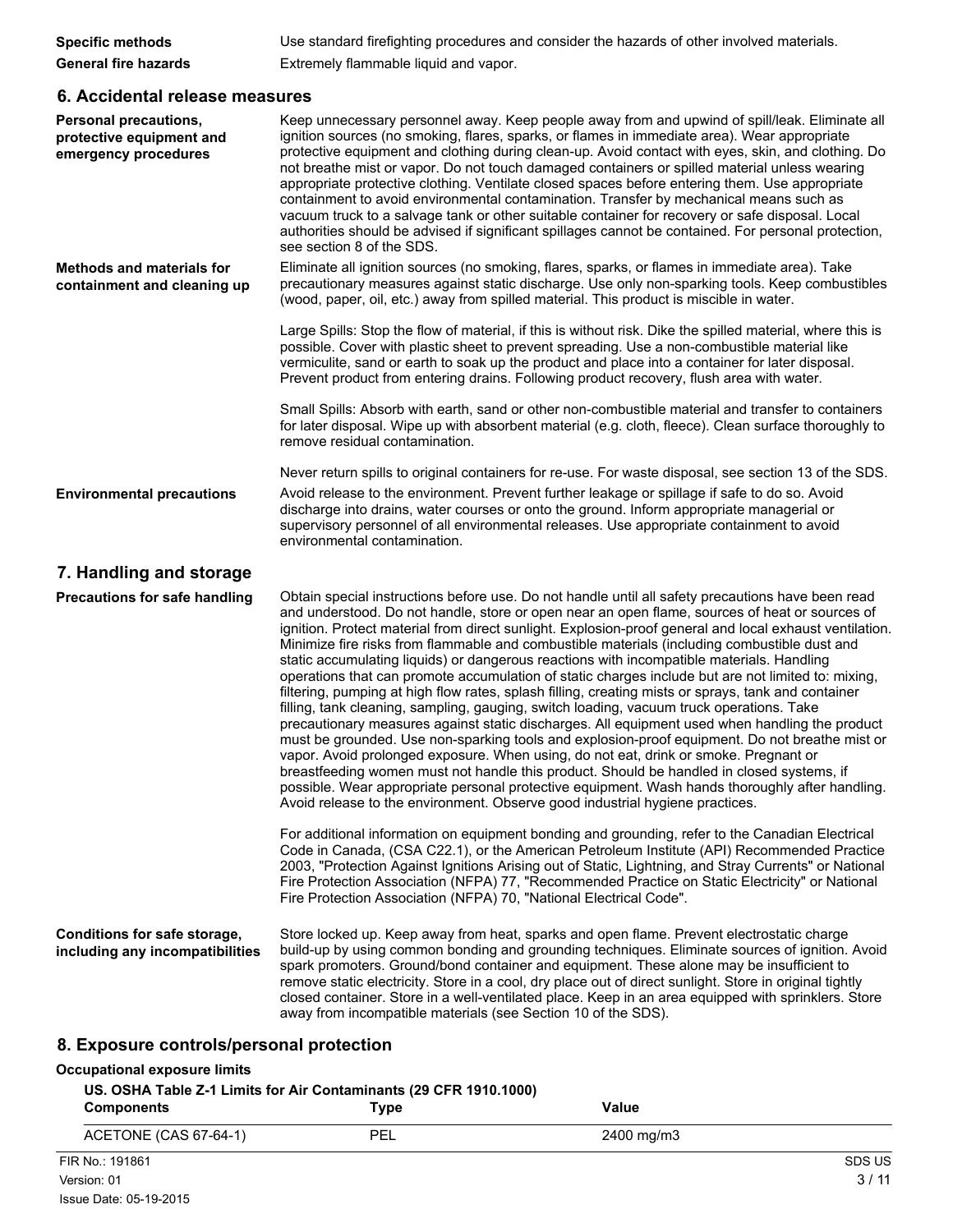| US. OSHA Table Z-1 Limits for Air Contaminants (29 CFR 1910.1000)<br><b>Components</b> |              | <b>Type</b>               |                                | <b>Value</b>                      |                        |        |
|----------------------------------------------------------------------------------------|--------------|---------------------------|--------------------------------|-----------------------------------|------------------------|--------|
| ETHYLBENZENE (CAS                                                                      |              | <b>PEL</b>                |                                |                                   | 1000 ppm<br>435 mg/m3  |        |
| $100-41-4)$<br>METHANOL (CAS 67-56-1)                                                  |              | <b>PEL</b>                |                                |                                   | 100 ppm<br>260 mg/m3   |        |
|                                                                                        |              |                           |                                |                                   | 200 ppm                |        |
| XYLENE (CAS 1330-20-7)                                                                 |              | <b>PEL</b>                |                                |                                   | 435 mg/m3<br>$100$ ppm |        |
| <b>US. ACGIH Threshold Limit Values</b><br><b>Components</b>                           |              | <b>Type</b>               |                                | <b>Value</b>                      |                        |        |
| ACETONE (CAS 67-64-1)                                                                  |              | <b>STEL</b>               |                                |                                   | 750 ppm                |        |
| ETHYLBENZENE (CAS                                                                      |              | <b>TWA</b><br><b>TWA</b>  |                                |                                   | 500 ppm<br>20 ppm      |        |
| $100-41-4)$<br>METHANOL (CAS 67-56-1)                                                  |              | <b>STEL</b>               |                                |                                   | 250 ppm                |        |
|                                                                                        |              | <b>TWA</b>                |                                |                                   | 200 ppm                |        |
| XYLENE (CAS 1330-20-7)                                                                 |              | <b>STEL</b><br><b>TWA</b> |                                |                                   | 150 ppm                |        |
| US. NIOSH: Pocket Guide to Chemical Hazards                                            |              |                           |                                |                                   | 100 ppm                |        |
| <b>Components</b>                                                                      |              | <b>Type</b>               |                                | Value                             |                        |        |
| ACETONE (CAS 67-64-1)                                                                  |              | <b>TWA</b>                |                                |                                   | 590 mg/m3              |        |
|                                                                                        |              |                           |                                |                                   | 250 ppm                |        |
| ETHYLBENZENE (CAS<br>$100-41-4)$                                                       |              | <b>STEL</b>               |                                |                                   | 545 mg/m3              |        |
|                                                                                        |              | <b>TWA</b>                |                                |                                   | 125 ppm                |        |
|                                                                                        |              |                           |                                |                                   | 435 mg/m3<br>$100$ ppm |        |
| METHANOL (CAS 67-56-1)                                                                 |              | <b>STEL</b>               |                                |                                   | 325 mg/m3              |        |
|                                                                                        |              |                           |                                |                                   | 250 ppm                |        |
|                                                                                        |              | <b>TWA</b>                |                                |                                   | 260 mg/m3<br>200 ppm   |        |
| <b>Biological limit values</b>                                                         |              |                           |                                |                                   |                        |        |
| <b>ACGIH Biological Exposure Indices</b><br><b>Components</b>                          | <b>Value</b> |                           | <b>Determinant</b>             | <b>Specimen</b>                   | <b>Sampling Time</b>   |        |
| ACETONE (CAS 67-64-1)                                                                  | 50 mg/l      |                           | Acetone                        | Urine                             | $\star$                |        |
| ETHYLBENZENE (CAS<br>$100-41-4)$                                                       | $0.15$ g/g   |                           | Sum of<br>mandelic acid        | Creatinine in<br>urine            |                        |        |
|                                                                                        |              |                           | and<br>phenylglyoxylic<br>acid |                                   |                        |        |
| METHANOL (CAS 67-56-1) 15 mg/l                                                         |              |                           | Methanol                       | Urine                             |                        |        |
| XYLENE (CAS 1330-20-7) 1.5 g/g                                                         |              |                           | Methylhippuric<br>acids        | Creatinine in<br>urine            |                        |        |
| * - For sampling details, please see the source document.                              |              |                           |                                |                                   |                        |        |
| <b>Exposure guidelines</b>                                                             |              |                           |                                |                                   |                        |        |
| US - California OELs: Skin designation                                                 |              |                           |                                |                                   |                        |        |
| METHANOL (CAS 67-56-1)<br>US - Minnesota Haz Subs: Skin designation applies            |              |                           |                                | Can be absorbed through the skin. |                        |        |
| METHANOL (CAS 67-56-1)<br>US - Tennessee OELs: Skin designation                        |              |                           |                                | Skin designation applies.         |                        |        |
| METHANOL (CAS 67-56-1)<br>US ACGIH Threshold Limit Values: Skin designation            |              |                           |                                | Can be absorbed through the skin. |                        |        |
| METHANOL (CAS 67-56-1)                                                                 |              |                           |                                | Can be absorbed through the skin. |                        |        |
| FIR No.: 191861                                                                        |              |                           |                                |                                   |                        | SDS US |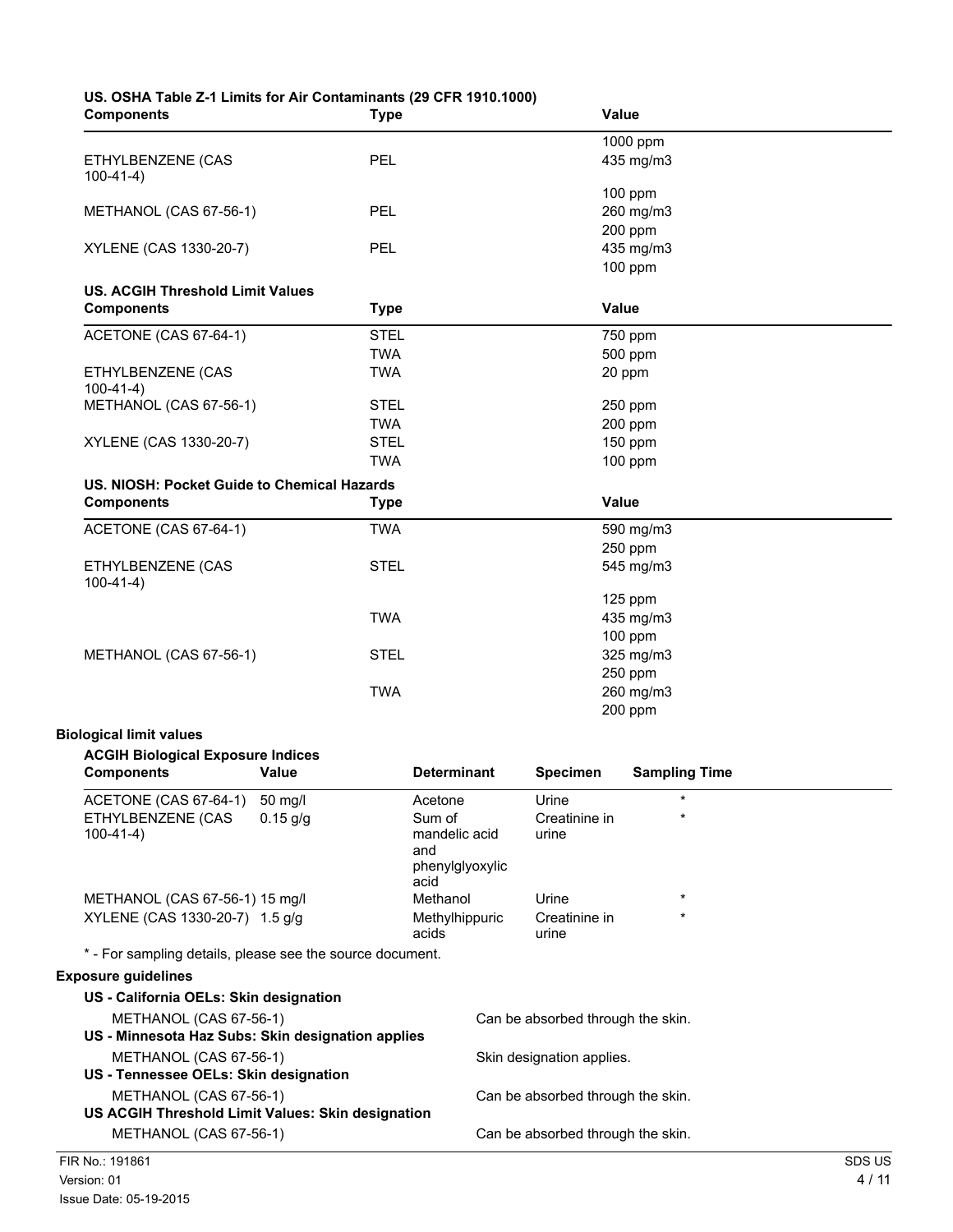|                                                  | US NIOSH Pocket Guide to Chemical Hazards: Skin designation                                                                                                                                                                                                                                                                                                                                                                                                                                                                                                                                                           |  |
|--------------------------------------------------|-----------------------------------------------------------------------------------------------------------------------------------------------------------------------------------------------------------------------------------------------------------------------------------------------------------------------------------------------------------------------------------------------------------------------------------------------------------------------------------------------------------------------------------------------------------------------------------------------------------------------|--|
| METHANOL (CAS 67-56-1)                           | Can be absorbed through the skin.                                                                                                                                                                                                                                                                                                                                                                                                                                                                                                                                                                                     |  |
| Appropriate engineering<br>controls              | Explosion-proof general and local exhaust ventilation. Eye wash fountain and emergency showers<br>are recommended. Use adequate ventilation to control airborne concentrations below the<br>exposure limits/guidelines. If user operations generate a vapor, dust and/or mist, use process<br>enclosure, local exhaust ventilation, or other engineering controls to control airborne levels below<br>the recommended exposure limits/quidelines.                                                                                                                                                                     |  |
|                                                  | Individual protection measures, such as personal protective equipment                                                                                                                                                                                                                                                                                                                                                                                                                                                                                                                                                 |  |
| <b>Eye/face protection</b>                       | Wear safety glasses with side shields (or goggles).                                                                                                                                                                                                                                                                                                                                                                                                                                                                                                                                                                   |  |
| <b>Skin protection</b><br><b>Hand protection</b> | Suitable chemical protective gloves should be worn when the potential exists for prolonged or<br>repeated skin exposure. The choice of an appropriate glove does not only depend on its material<br>but also on other quality features and is different from one producer to the other. Viton gloves are<br>recommended.                                                                                                                                                                                                                                                                                              |  |
| Other                                            | Wear suitable protective clothing. Wear appropriate chemical resistant clothing if applicable.                                                                                                                                                                                                                                                                                                                                                                                                                                                                                                                        |  |
| <b>Respiratory protection</b>                    | If engineering controls do not maintain airborne concentrations below recommended exposure<br>limits (where applicable) or to an acceptable level (in countries where exposure limits have not<br>been established), an approved respirator must be worn. If engineering controls do not maintain<br>airborne concentrations to a level which is adequate to protect worker health, an approved<br>respirator must be worn. Respirator selection, use and maintenance should be in accordance with<br>the requirements of OSHA Respiratory Protection Standard 29 CFR 1910.134 and/or Canadian<br>Standard CSA Z94.4. |  |
| <b>Thermal hazards</b>                           | Wear appropriate thermal protective clothing, when necessary.                                                                                                                                                                                                                                                                                                                                                                                                                                                                                                                                                         |  |
| <b>General hygiene</b><br>considerations         | Always observe good personal hygiene measures, such as washing after handling the material<br>and before eating, drinking, and/or smoking. Routinely wash work clothing and protective<br>equipment to remove contaminants.                                                                                                                                                                                                                                                                                                                                                                                           |  |

# **9. Physical and chemical properties**

| Appearance                                   |                                 |
|----------------------------------------------|---------------------------------|
| <b>Physical state</b>                        | Liquid.                         |
| Form                                         | Liquid.                         |
| Color                                        | Colorless.                      |
| Odor                                         | Alcoholic.                      |
| <b>Odor threshold</b>                        | Not available.                  |
| рH                                           | Not available.                  |
| Melting point/freezing point                 | Not available.                  |
| Initial boiling point and boiling<br>range   | Not available.                  |
| <b>Flash point</b>                           | $-4.0$ °F (-20.0 °C) CALCULATED |
| <b>Evaporation rate</b>                      | Not available.                  |
| Flammability (solid, gas)                    | Not applicable.                 |
| Upper/lower flammability or explosive limits |                                 |
| <b>Flammability limit - lower</b><br>(%)     | Not available.                  |
| <b>Flammability limit - upper</b><br>(%)     | Not available.                  |
| Explosive limit - lower (%)                  | Not available.                  |
| Explosive limit - upper (%)                  | Not available.                  |
| Vapor pressure                               | Not available.                  |
| Vapor density                                | Not available.                  |
| <b>Relative density</b>                      | $0.75 - 0.9$                    |
| <b>Relative density temperature</b>          | 77 °F (25 °C)                   |
| Solubility(ies)                              |                                 |
| Solubility (water)                           | <b>APPRECIABLE IN WATER</b>     |
|                                              |                                 |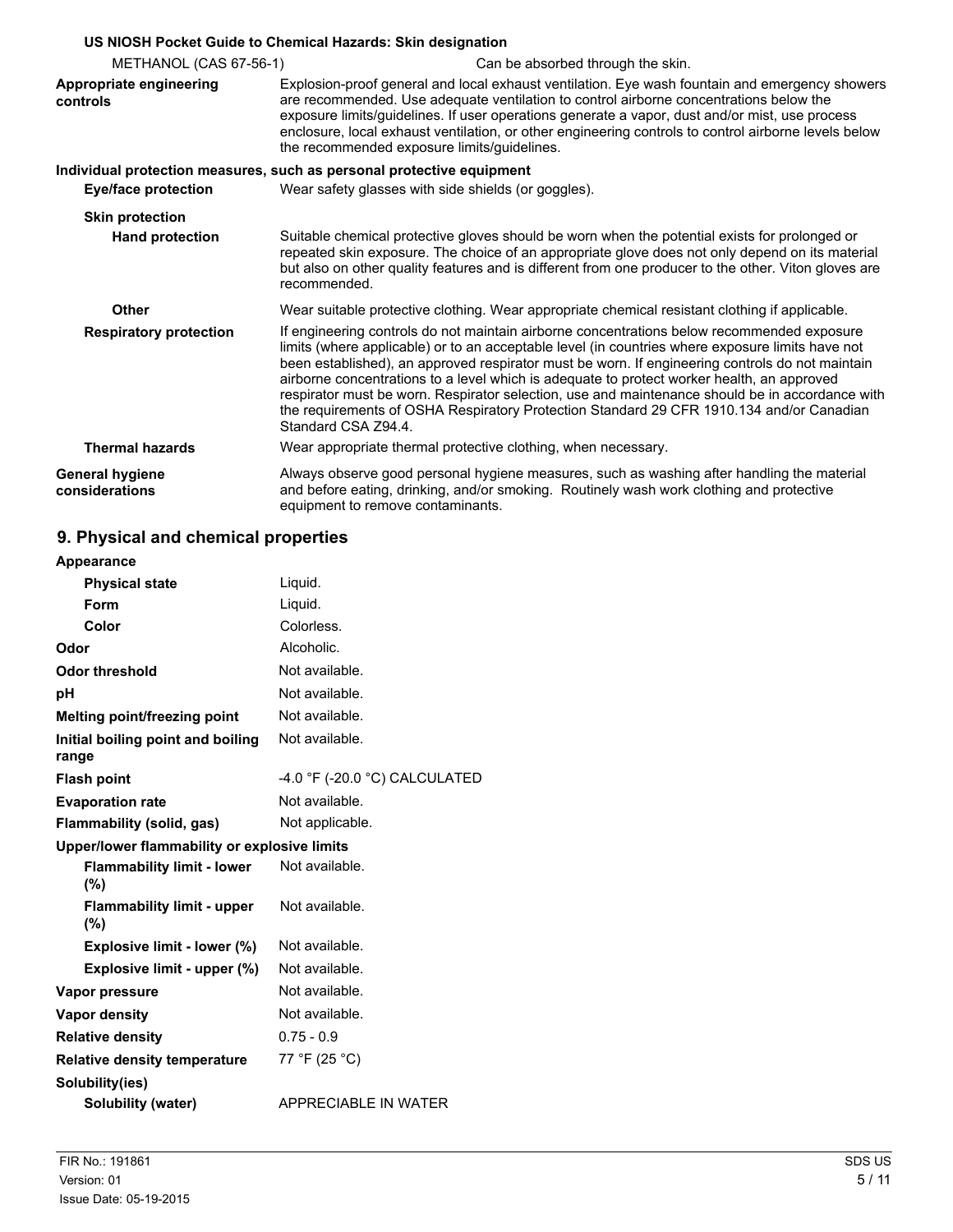| <b>Partition coefficient</b><br>(n-octanol/water) | Not available.  |
|---------------------------------------------------|-----------------|
| <b>Auto-ignition temperature</b>                  | Not available.  |
| <b>Decomposition temperature</b>                  | Not available.  |
| <b>Viscosity</b>                                  | Not available.  |
| <b>Other information</b>                          |                 |
| <b>Kinematic viscosity</b>                        | $<$ 15 cSt      |
| <b>Kinematic viscosity</b><br>temperature         | 104 °F (40 °C)  |
| VOC (Weight %)                                    | 10 % w/w CAM310 |

## **10. Stability and reactivity**

| <b>Reactivity</b>                            | The product is stable and non-reactive under normal conditions of use, storage and transport.                                                     |
|----------------------------------------------|---------------------------------------------------------------------------------------------------------------------------------------------------|
| <b>Chemical stability</b>                    | Material is stable under normal conditions.                                                                                                       |
| <b>Possibility of hazardous</b><br>reactions | Hazardous polymerization does not occur.                                                                                                          |
| <b>Conditions to avoid</b>                   | Avoid heat, sparks, open flames and other ignition sources. Avoid temperatures exceeding the<br>flash point. Contact with incompatible materials. |
| Incompatible materials                       | Strong acids. Acids. Strong oxidizing agents. Halogens.                                                                                           |
| <b>Hazardous decomposition</b><br>products   | Upon decomposition, this product emits carbon monoxide, carbon dioxide and/or low molecular<br>weight hydrocarbons.                               |

# **11. Toxicological information**

### **Information on likely routes of exposure**

| <b>Inhalation</b>                                                                  | May cause damage to organs by inhalation. May cause drowsiness and dizziness. Headache.<br>Nausea, vomiting. Prolonged inhalation may be harmful.                       |
|------------------------------------------------------------------------------------|-------------------------------------------------------------------------------------------------------------------------------------------------------------------------|
| <b>Skin contact</b>                                                                | Harmful if absorbed through skin.                                                                                                                                       |
| Eye contact                                                                        | Direct contact with eyes may cause temporary irritation.                                                                                                                |
| Ingestion                                                                          | Droplets of the product aspirated into the lungs through ingestion or vomiting may cause a serious<br>chemical pneumonia. May be fatal or cause blindness if swallowed. |
| Symptoms related to the<br>physical, chemical and<br>toxicological characteristics | Headache. May cause drowsiness and dizziness. Nausea, vomiting. Aspiration may cause<br>pulmonary edema and pneumonitis.                                                |

### **Information on toxicological effects**

Acute toxicity **May be fatal if swallowed and enters airways. Narcotic effects.** 

| <b>Components</b>           | <b>Species</b> | <b>Calculated/Test Results</b> |
|-----------------------------|----------------|--------------------------------|
| ACETONE (CAS 67-64-1)       |                |                                |
| Acute                       |                |                                |
| Dermal                      |                |                                |
| LD <sub>50</sub>            | Rabbit         | 20000 mg/kg                    |
|                             |                | 20 ml/kg                       |
| Inhalation                  |                |                                |
| LC50                        | Rat            | 76 mg/l, 4 Hours               |
|                             |                | 50.1 mg/l, 8 Hours             |
| Oral                        |                |                                |
| LD <sub>50</sub>            | Mouse          | 3000 mg/kg                     |
|                             | Rabbit         | 5340 mg/kg                     |
|                             | Rat            | 5800 mg/kg                     |
| ETHYLBENZENE (CAS 100-41-4) |                |                                |
| <b>Acute</b>                |                |                                |
| Dermal                      |                |                                |
| LD50                        | Rabbit         | 17800 mg/kg                    |
|                             |                |                                |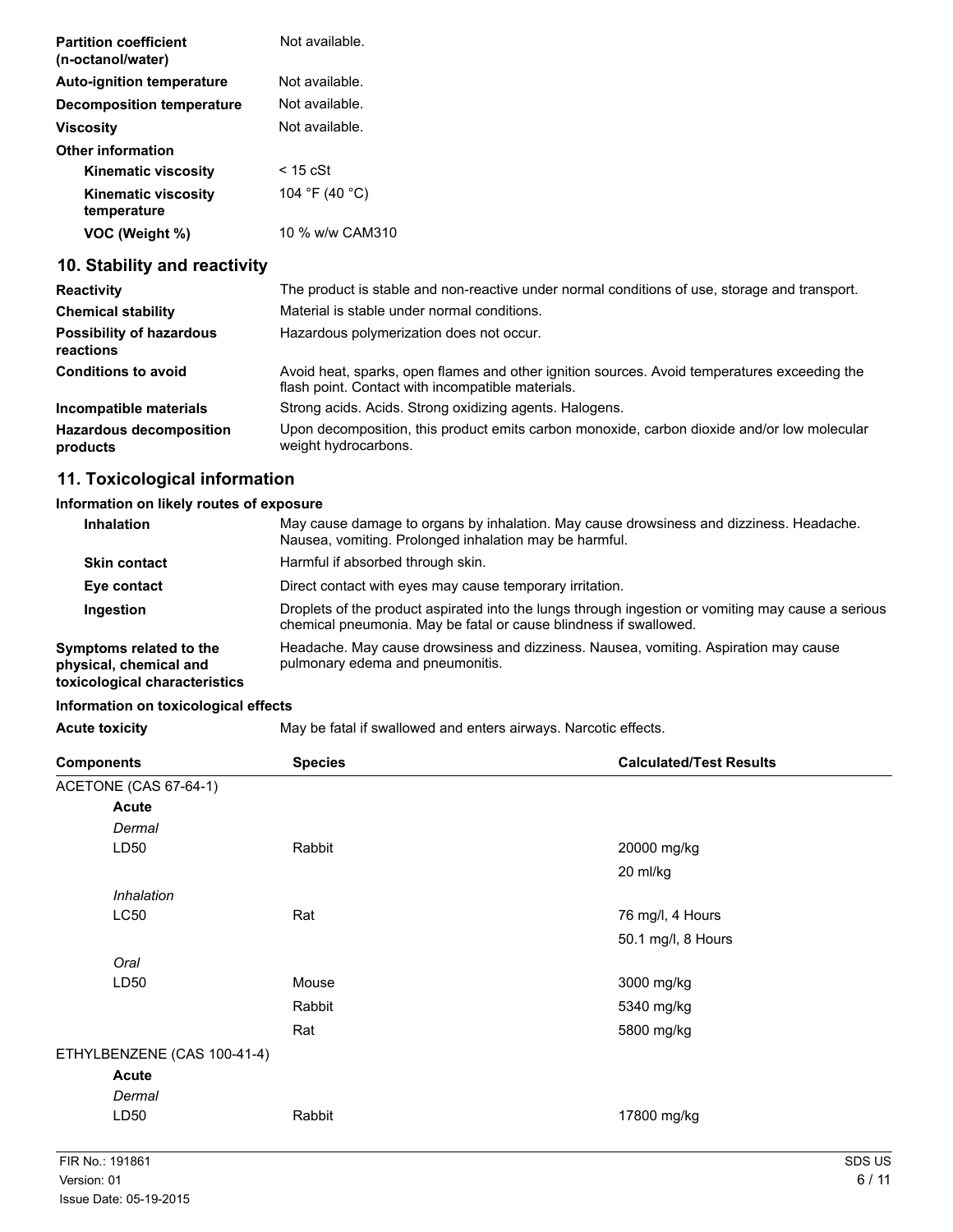| <b>Components</b>                                                     | <b>Species</b>                                                                                                                                                   | <b>Calculated/Test Results</b> |
|-----------------------------------------------------------------------|------------------------------------------------------------------------------------------------------------------------------------------------------------------|--------------------------------|
| Oral<br>LD50                                                          | Rat                                                                                                                                                              | 3500 mg/kg                     |
| METHANOL (CAS 67-56-1)                                                |                                                                                                                                                                  |                                |
| <b>Acute</b>                                                          |                                                                                                                                                                  |                                |
| Dermal                                                                |                                                                                                                                                                  |                                |
| LD50                                                                  | Rabbit                                                                                                                                                           | 15800 mg/kg                    |
| Inhalation                                                            |                                                                                                                                                                  |                                |
| LC50                                                                  | Cat                                                                                                                                                              | 85.41 mg/l, 4.5 Hours          |
|                                                                       |                                                                                                                                                                  | 43.68 mg/l, 6 Hours            |
|                                                                       | Rat                                                                                                                                                              | 64000 ppm, 4 Hours             |
|                                                                       |                                                                                                                                                                  | 87.5 mg/l, 6 Hours             |
| Oral                                                                  |                                                                                                                                                                  |                                |
| LD50                                                                  | Dog                                                                                                                                                              | 8000 mg/kg                     |
|                                                                       | Monkey                                                                                                                                                           | 2 g/kg                         |
|                                                                       | Mouse                                                                                                                                                            | 7300 mg/kg                     |
|                                                                       | Rabbit                                                                                                                                                           | 14.4 g/kg                      |
|                                                                       | Rat                                                                                                                                                              | 5628 mg/kg                     |
| XYLENE (CAS 1330-20-7)                                                |                                                                                                                                                                  |                                |
| Acute                                                                 |                                                                                                                                                                  |                                |
| Dermal<br>LD50                                                        | Rabbit                                                                                                                                                           |                                |
|                                                                       |                                                                                                                                                                  | > 43 g/kg                      |
| Inhalation<br><b>LC50</b>                                             | Mouse                                                                                                                                                            | 3907 mg/l, 6 Hours             |
|                                                                       | Rat                                                                                                                                                              | 6350 mg/l, 4 Hours             |
| Oral                                                                  |                                                                                                                                                                  |                                |
| LD50                                                                  | Mouse                                                                                                                                                            | 1590 mg/kg                     |
|                                                                       | Rat                                                                                                                                                              | 3523 - 8600 mg/kg              |
| <b>Skin corrosion/irritation</b>                                      | Prolonged skin contact may cause temporary irritation.                                                                                                           |                                |
| Serious eye damage/eye                                                | Direct contact with eyes may cause temporary irritation.                                                                                                         |                                |
| irritation                                                            |                                                                                                                                                                  |                                |
| Respiratory or skin sensitization<br><b>Respiratory sensitization</b> | Not a respiratory sensitizer.                                                                                                                                    |                                |
| <b>Skin sensitization</b>                                             | This product is not expected to cause skin sensitization.                                                                                                        |                                |
| Germ cell mutagenicity                                                | No data available to indicate product or any components present at greater than 0.1% are                                                                         |                                |
|                                                                       | mutagenic or genotoxic.                                                                                                                                          |                                |
| Carcinogenicity                                                       | Risk of cancer cannot be excluded with prolonged exposure.                                                                                                       |                                |
|                                                                       | IARC Monographs. Overall Evaluation of Carcinogenicity                                                                                                           |                                |
| ETHYLBENZENE (CAS 100-41-4)                                           | 2B Possibly carcinogenic to humans.<br>OSHA Specifically Regulated Substances (29 CFR 1910.1001-1050)                                                            |                                |
| Not listed.                                                           |                                                                                                                                                                  |                                |
| <b>Reproductive toxicity</b>                                          | Components in this product have been shown to cause birth defects and reproductive disorders in<br>laboratory animals. May damage fertility or the unborn child. |                                |
| Specific target organ toxicity -<br>single exposure                   | May cause damage to organs. Kidneys. May cause drowsiness and dizziness. Central nervous<br>system. Liver. Optic nerves.                                         |                                |
| Specific target organ toxicity -<br>repeated exposure                 | Not classified.                                                                                                                                                  |                                |
| <b>Aspiration hazard</b>                                              | May be fatal if swallowed and enters airways.                                                                                                                    |                                |
| <b>Chronic effects</b>                                                | Prolonged inhalation may be harmful. Prolonged exposure may cause chronic effects.                                                                               |                                |
|                                                                       |                                                                                                                                                                  |                                |

# **12. Ecological information**

| <b>Ecotoxicity</b>     | Toxic to aquatic life. Harmful to aquatic life with long lasting effects. |               |
|------------------------|---------------------------------------------------------------------------|---------------|
| FIR No.: 191861        |                                                                           | <b>SDS US</b> |
| Version: 01            |                                                                           | 7/11          |
| Issue Date: 05-19-2015 |                                                                           |               |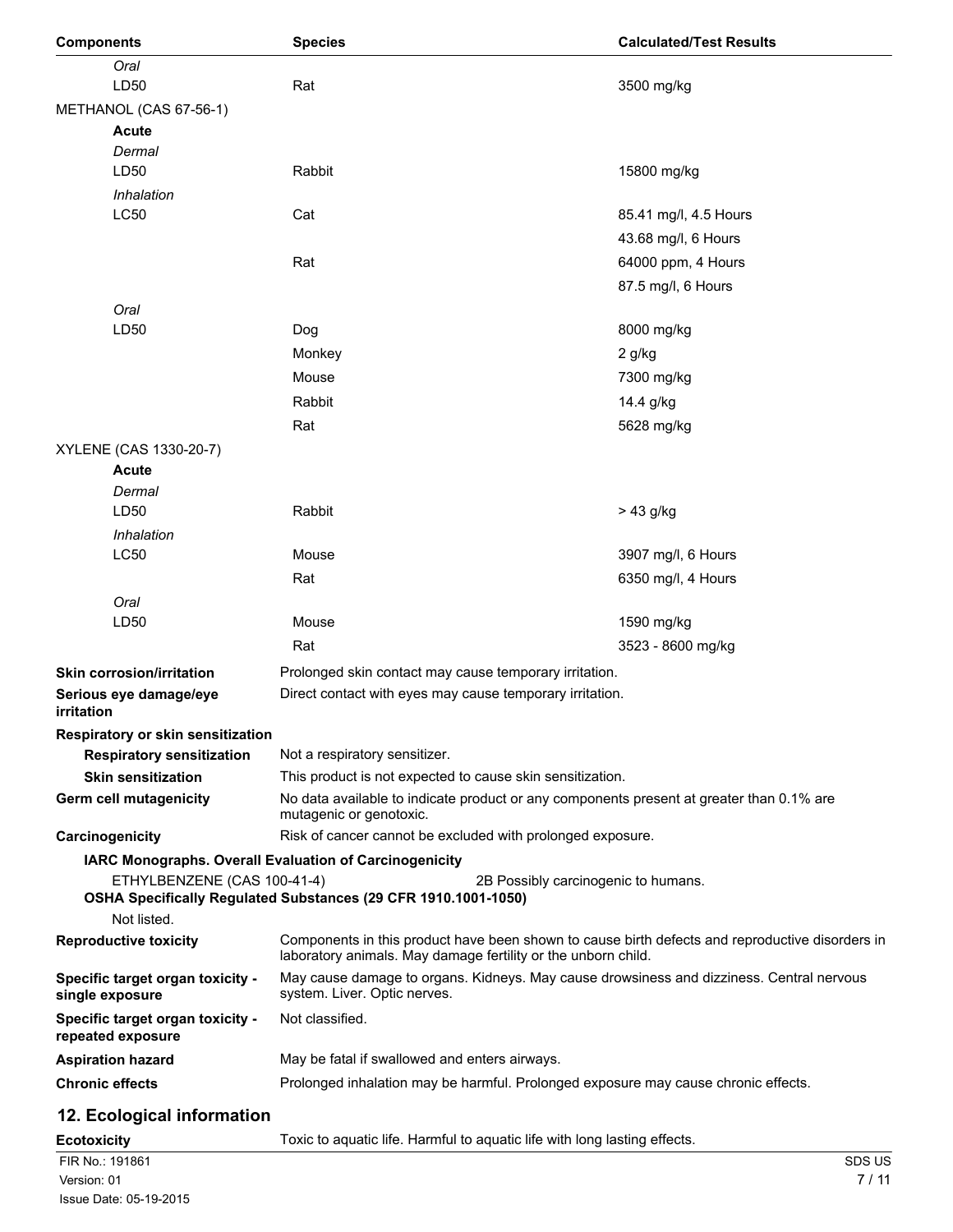| <b>Ecotoxicity</b>                                                                                            |                                                                                                                                                                                                                                                                                                                                                   |                                                                                                                                                                                                                        |                                |  |
|---------------------------------------------------------------------------------------------------------------|---------------------------------------------------------------------------------------------------------------------------------------------------------------------------------------------------------------------------------------------------------------------------------------------------------------------------------------------------|------------------------------------------------------------------------------------------------------------------------------------------------------------------------------------------------------------------------|--------------------------------|--|
| <b>Components</b>                                                                                             |                                                                                                                                                                                                                                                                                                                                                   | <b>Species</b>                                                                                                                                                                                                         | <b>Calculated/Test Results</b> |  |
| ACETONE (CAS 67-64-1)                                                                                         |                                                                                                                                                                                                                                                                                                                                                   |                                                                                                                                                                                                                        |                                |  |
| <b>Aquatic</b>                                                                                                |                                                                                                                                                                                                                                                                                                                                                   |                                                                                                                                                                                                                        |                                |  |
| Crustacea                                                                                                     | <b>EC50</b>                                                                                                                                                                                                                                                                                                                                       | Water flea (Daphnia magna)                                                                                                                                                                                             | 21.6 - 23.9 mg/l, 48 hours     |  |
| Fish                                                                                                          | <b>LC50</b>                                                                                                                                                                                                                                                                                                                                       | Rainbow trout, donaldson trout<br>(Oncorhynchus mykiss)                                                                                                                                                                | 4740 - 6330 mg/l, 96 hours     |  |
| ETHYLBENZENE (CAS 100-41-4)                                                                                   |                                                                                                                                                                                                                                                                                                                                                   |                                                                                                                                                                                                                        |                                |  |
| <b>Aquatic</b>                                                                                                |                                                                                                                                                                                                                                                                                                                                                   |                                                                                                                                                                                                                        |                                |  |
| Crustacea                                                                                                     | EC50                                                                                                                                                                                                                                                                                                                                              | Water flea (Daphnia magna)                                                                                                                                                                                             | 1.37 - 4.4 mg/l, 48 hours      |  |
| Fish                                                                                                          | <b>LC50</b>                                                                                                                                                                                                                                                                                                                                       | Fathead minnow (Pimephales promelas) 7.5 - 11 mg/l, 96 hours                                                                                                                                                           |                                |  |
| METHANOL (CAS 67-56-1)                                                                                        |                                                                                                                                                                                                                                                                                                                                                   |                                                                                                                                                                                                                        |                                |  |
| <b>Aquatic</b>                                                                                                |                                                                                                                                                                                                                                                                                                                                                   |                                                                                                                                                                                                                        |                                |  |
| Crustacea                                                                                                     | <b>EC50</b>                                                                                                                                                                                                                                                                                                                                       | Water flea (Daphnia magna)                                                                                                                                                                                             | > 10000 mg/l, 48 hours         |  |
| Fish                                                                                                          | LC50                                                                                                                                                                                                                                                                                                                                              | Fathead minnow (Pimephales promelas) > 100 mg/l, 96 hours                                                                                                                                                              |                                |  |
| XYLENE (CAS 1330-20-7)                                                                                        |                                                                                                                                                                                                                                                                                                                                                   |                                                                                                                                                                                                                        |                                |  |
| <b>Aquatic</b>                                                                                                |                                                                                                                                                                                                                                                                                                                                                   |                                                                                                                                                                                                                        |                                |  |
| Fish                                                                                                          | LC50                                                                                                                                                                                                                                                                                                                                              | Bluegill (Lepomis macrochirus)                                                                                                                                                                                         | 7.711 - 9.591 mg/l, 96 hours   |  |
| <b>Persistence and degradability</b>                                                                          |                                                                                                                                                                                                                                                                                                                                                   | No data is available on the degradability of this product.                                                                                                                                                             |                                |  |
| <b>Bioaccumulative potential</b>                                                                              |                                                                                                                                                                                                                                                                                                                                                   |                                                                                                                                                                                                                        |                                |  |
| Partition coefficient n-octanol / water (log Kow)<br><b>ACETONE</b><br><b>ETHYLBENZENE</b><br><b>METHANOL</b> |                                                                                                                                                                                                                                                                                                                                                   | $-0.24$<br>3.15<br>$-0.77$                                                                                                                                                                                             |                                |  |
| <b>XYLENE</b>                                                                                                 |                                                                                                                                                                                                                                                                                                                                                   | $3.12 - 3.2$                                                                                                                                                                                                           |                                |  |
| <b>Mobility in soil</b>                                                                                       | No data available.                                                                                                                                                                                                                                                                                                                                |                                                                                                                                                                                                                        |                                |  |
| <b>Other adverse effects</b>                                                                                  |                                                                                                                                                                                                                                                                                                                                                   | No other adverse environmental effects (e.g. ozone depletion, photochemical ozone creation<br>potential, endocrine disruption, global warming potential) are expected from this component.                             |                                |  |
| 13. Disposal considerations                                                                                   |                                                                                                                                                                                                                                                                                                                                                   |                                                                                                                                                                                                                        |                                |  |
| <b>Disposal instructions</b>                                                                                  | Collect and reclaim or dispose in sealed containers at licensed waste disposal site. Do not allow<br>this material to drain into sewers/water supplies. Do not contaminate ponds, waterways or ditches<br>with chemical or used container. Dispose of contents/container in accordance with<br>local/regional/national/international regulations. |                                                                                                                                                                                                                        |                                |  |
| Local disposal regulations                                                                                    | Dispose in accordance with all applicable regulations.                                                                                                                                                                                                                                                                                            |                                                                                                                                                                                                                        |                                |  |
| Hazardous waste code                                                                                          | The waste code should be assigned in discussion between the user, the producer and the waste<br>disposal company.                                                                                                                                                                                                                                 |                                                                                                                                                                                                                        |                                |  |
| Waste from residues / unused<br>products                                                                      |                                                                                                                                                                                                                                                                                                                                                   | Dispose of in accordance with local regulations. Empty containers or liners may retain some<br>product residues. This material and its container must be disposed of in a safe manner (see:<br>Disposal instructions). |                                |  |
| <b>Contaminated packaging</b>                                                                                 | emptied.                                                                                                                                                                                                                                                                                                                                          | Empty containers should be taken to an approved waste handling site for recycling or disposal.<br>Since emptied containers may retain product residue, follow label warnings even after container is                   |                                |  |
| 14. Transport information                                                                                     |                                                                                                                                                                                                                                                                                                                                                   |                                                                                                                                                                                                                        |                                |  |
| <b>DOT</b>                                                                                                    |                                                                                                                                                                                                                                                                                                                                                   |                                                                                                                                                                                                                        |                                |  |
| <unspecified></unspecified>                                                                                   |                                                                                                                                                                                                                                                                                                                                                   |                                                                                                                                                                                                                        |                                |  |
| <b>UN number</b><br>UN proper shipping name<br><b>Transport hazard class(es)</b>                              | <b>UN1993</b>                                                                                                                                                                                                                                                                                                                                     | FLAMMABLE LIQUIDS, N.O.S. (METHYL ALCOHOL, ACETONE RQ = 5853 LBS)                                                                                                                                                      |                                |  |
| Class                                                                                                         | J.                                                                                                                                                                                                                                                                                                                                                |                                                                                                                                                                                                                        |                                |  |

**Class** 3 **Subsidiary risk Label(s)** 3<br>**king group** 11 **Packing group Special precautions for user** Read safety instructions, SDS and emergency procedures before handling.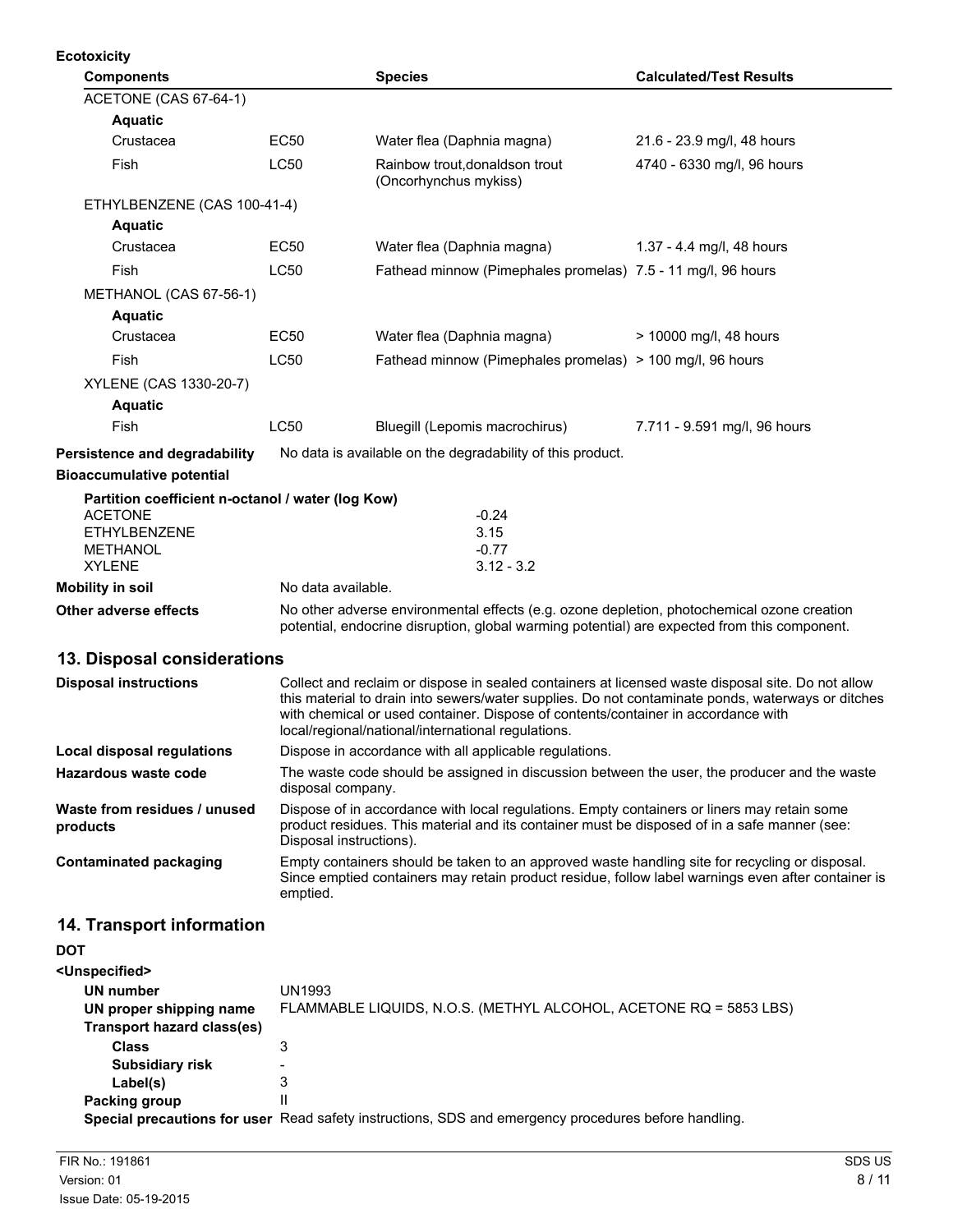### **IATA**

| <unspecified></unspecified>                                                    |                                                                                                      |
|--------------------------------------------------------------------------------|------------------------------------------------------------------------------------------------------|
| <b>UN number</b>                                                               | <b>UN1993</b>                                                                                        |
| UN proper shipping name                                                        | FLAMMABLE LIQUIDS, N.O.S. (METHYL ALCOHOL, ACETONE)                                                  |
| <b>Transport hazard class(es)</b>                                              |                                                                                                      |
| <b>Class</b>                                                                   | 3                                                                                                    |
| <b>Subsidiary risk</b>                                                         |                                                                                                      |
| Label(s)                                                                       | 3                                                                                                    |
| Packing group                                                                  | Ш                                                                                                    |
| <b>Environmental hazards</b>                                                   | No.                                                                                                  |
|                                                                                | Special precautions for user Read safety instructions, SDS and emergency procedures before handling. |
| <b>Other information</b>                                                       |                                                                                                      |
| Passenger and cargo<br>aircraft                                                | Forbidden.                                                                                           |
| <b>Cargo aircraft only</b>                                                     | Forbidden.                                                                                           |
| IMDG                                                                           |                                                                                                      |
| <unspecified></unspecified>                                                    |                                                                                                      |
| <b>UN number</b>                                                               | <b>UN1993</b>                                                                                        |
| UN proper shipping name                                                        | FLAMMABLE LIQUIDS, N.O.S. (METHYL ALCOHOL, ACETONE)                                                  |
| <b>Transport hazard class(es)</b>                                              |                                                                                                      |
| <b>Class</b>                                                                   | 3                                                                                                    |
| <b>Subsidiary risk</b>                                                         |                                                                                                      |
| Label(s)                                                                       | 3                                                                                                    |
| Packing group                                                                  | $\mathbf{H}$                                                                                         |
| <b>Environmental hazards</b>                                                   |                                                                                                      |
| <b>Marine pollutant</b>                                                        | No.                                                                                                  |
| <b>EmS</b>                                                                     | Not available.                                                                                       |
|                                                                                | Special precautions for user Read safety instructions, SDS and emergency procedures before handling. |
| Transport in bulk according to<br>Annex II of MARPOL 73/78 and<br>the IBC Code | Not established.                                                                                     |
| DOT                                                                            |                                                                                                      |





## **15. Regulatory information**

**US federal regulations** This product is a "Hazardous Chemical" as defined by the OSHA Hazard Communication Standard, 29 CFR 1910.1200.

**TSCA Section 12(b) Export Notification (40 CFR 707, Subpt. D)**

Not regulated.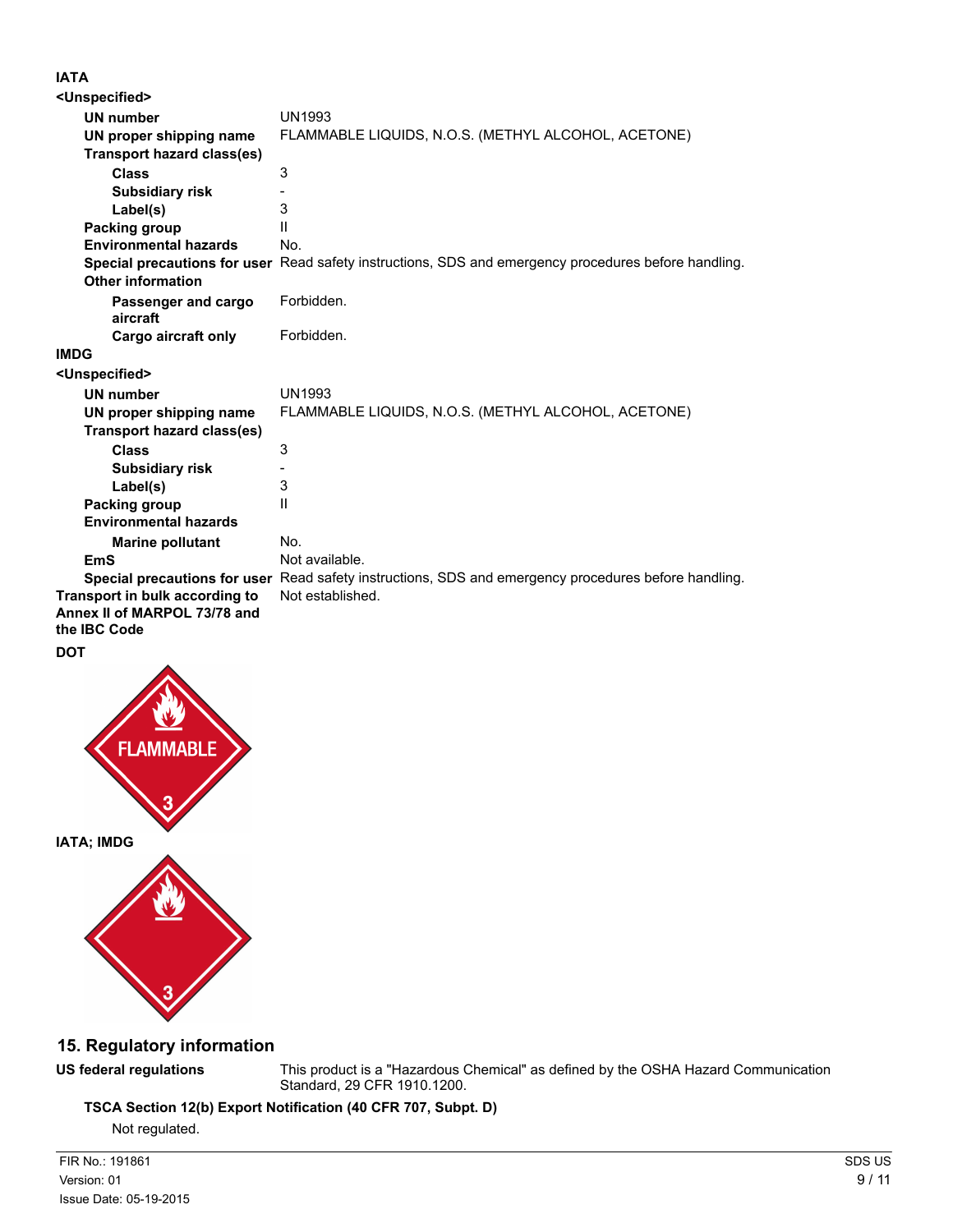| <b>CERCLA Hazardous Substance List (40 CFR 302.4)</b>                                                                                                                                                                                                                                                                                                                                                                                                                  |                                                                                                                       |                                          |                                                                                                                                                                                                               |        |
|------------------------------------------------------------------------------------------------------------------------------------------------------------------------------------------------------------------------------------------------------------------------------------------------------------------------------------------------------------------------------------------------------------------------------------------------------------------------|-----------------------------------------------------------------------------------------------------------------------|------------------------------------------|---------------------------------------------------------------------------------------------------------------------------------------------------------------------------------------------------------------|--------|
| ACETONE (CAS 67-64-1)<br>ETHYLBENZENE (CAS 100-41-4)<br>METHANOL (CAS 67-56-1)<br>XYLENE (CAS 1330-20-7)<br><b>SARA 304 Emergency release notification</b>                                                                                                                                                                                                                                                                                                             |                                                                                                                       | Listed.<br>Listed.<br>Listed.<br>Listed. |                                                                                                                                                                                                               |        |
| Not regulated.<br>OSHA Specifically Regulated Substances (29 CFR 1910.1001-1050)                                                                                                                                                                                                                                                                                                                                                                                       |                                                                                                                       |                                          |                                                                                                                                                                                                               |        |
| Not listed.                                                                                                                                                                                                                                                                                                                                                                                                                                                            |                                                                                                                       |                                          |                                                                                                                                                                                                               |        |
| Superfund Amendments and Reauthorization Act of 1986 (SARA)<br><b>Hazard categories</b>                                                                                                                                                                                                                                                                                                                                                                                | Immediate Hazard - Yes<br>Delayed Hazard - Yes<br>Fire Hazard - Yes<br>Pressure Hazard - No<br>Reactivity Hazard - No |                                          |                                                                                                                                                                                                               |        |
| SARA 302 Extremely hazardous substance<br>Not listed.                                                                                                                                                                                                                                                                                                                                                                                                                  |                                                                                                                       |                                          |                                                                                                                                                                                                               |        |
| SARA 311/312 Hazardous<br>chemical                                                                                                                                                                                                                                                                                                                                                                                                                                     | No                                                                                                                    |                                          |                                                                                                                                                                                                               |        |
| SARA 313 (TRI reporting)<br><b>Chemical name</b>                                                                                                                                                                                                                                                                                                                                                                                                                       |                                                                                                                       | <b>CAS number</b>                        | % by wt.                                                                                                                                                                                                      |        |
| <b>METHANOL</b><br><b>XYLENE</b><br><b>ETHYLBENZENE</b>                                                                                                                                                                                                                                                                                                                                                                                                                |                                                                                                                       | 67-56-1<br>1330-20-7<br>100-41-4         | $5 - 10$<br>$1 - 5$<br>$1 - 3$                                                                                                                                                                                |        |
| Other federal regulations                                                                                                                                                                                                                                                                                                                                                                                                                                              |                                                                                                                       |                                          |                                                                                                                                                                                                               |        |
| Clean Air Act (CAA) Section 112 Hazardous Air Pollutants (HAPs) List<br>ETHYLBENZENE (CAS 100-41-4)<br>METHANOL (CAS 67-56-1)<br>XYLENE (CAS 1330-20-7)<br>Clean Air Act (CAA) Section 112(r) Accidental Release Prevention (40 CFR 68.130)<br>Not regulated.<br><b>Safe Drinking Water Act</b><br>(SDWA)<br><b>Chemical Code Number</b><br>ACETONE (CAS 67-64-1)<br>ACETONE (CAS 67-64-1)<br><b>DEA Exempt Chemical Mixtures Code Number</b><br>ACETONE (CAS 67-64-1) | Not regulated.                                                                                                        | 6532<br>35 %WV<br>6532                   | Drug Enforcement Administration (DEA). List 2, Essential Chemicals (21 CFR 1310.02(b) and 1310.04(f)(2) and<br>Drug Enforcement Administration (DEA). List 1 & 2 Exempt Chemical Mixtures (21 CFR 1310.12(c)) |        |
| <b>US state regulations</b>                                                                                                                                                                                                                                                                                                                                                                                                                                            |                                                                                                                       |                                          |                                                                                                                                                                                                               |        |
|                                                                                                                                                                                                                                                                                                                                                                                                                                                                        |                                                                                                                       |                                          | US. California Controlled Substances. CA Department of Justice (California Health and Safety Code Section 11100)                                                                                              |        |
| Not listed.<br>US. Massachusetts RTK - Substance List<br>ACETONE (CAS 67-64-1)<br>ETHYLBENZENE (CAS 100-41-4)<br>METHANOL (CAS 67-56-1)<br>XYLENE (CAS 1330-20-7)<br>US. New Jersey Worker and Community Right-to-Know Act<br>ACETONE (CAS 67-64-1)                                                                                                                                                                                                                    |                                                                                                                       |                                          |                                                                                                                                                                                                               |        |
| ETHYLBENZENE (CAS 100-41-4)<br>METHANOL (CAS 67-56-1)<br>XYLENE (CAS 1330-20-7)                                                                                                                                                                                                                                                                                                                                                                                        |                                                                                                                       |                                          |                                                                                                                                                                                                               |        |
| US. Pennsylvania Worker and Community Right-to-Know Law<br>ACETONE (CAS 67-64-1)<br>ETHYLBENZENE (CAS 100-41-4)<br>METHANOL (CAS 67-56-1)<br>XYLENE (CAS 1330-20-7)                                                                                                                                                                                                                                                                                                    |                                                                                                                       |                                          |                                                                                                                                                                                                               |        |
| FIR No.: 191861                                                                                                                                                                                                                                                                                                                                                                                                                                                        |                                                                                                                       |                                          |                                                                                                                                                                                                               | SDS US |